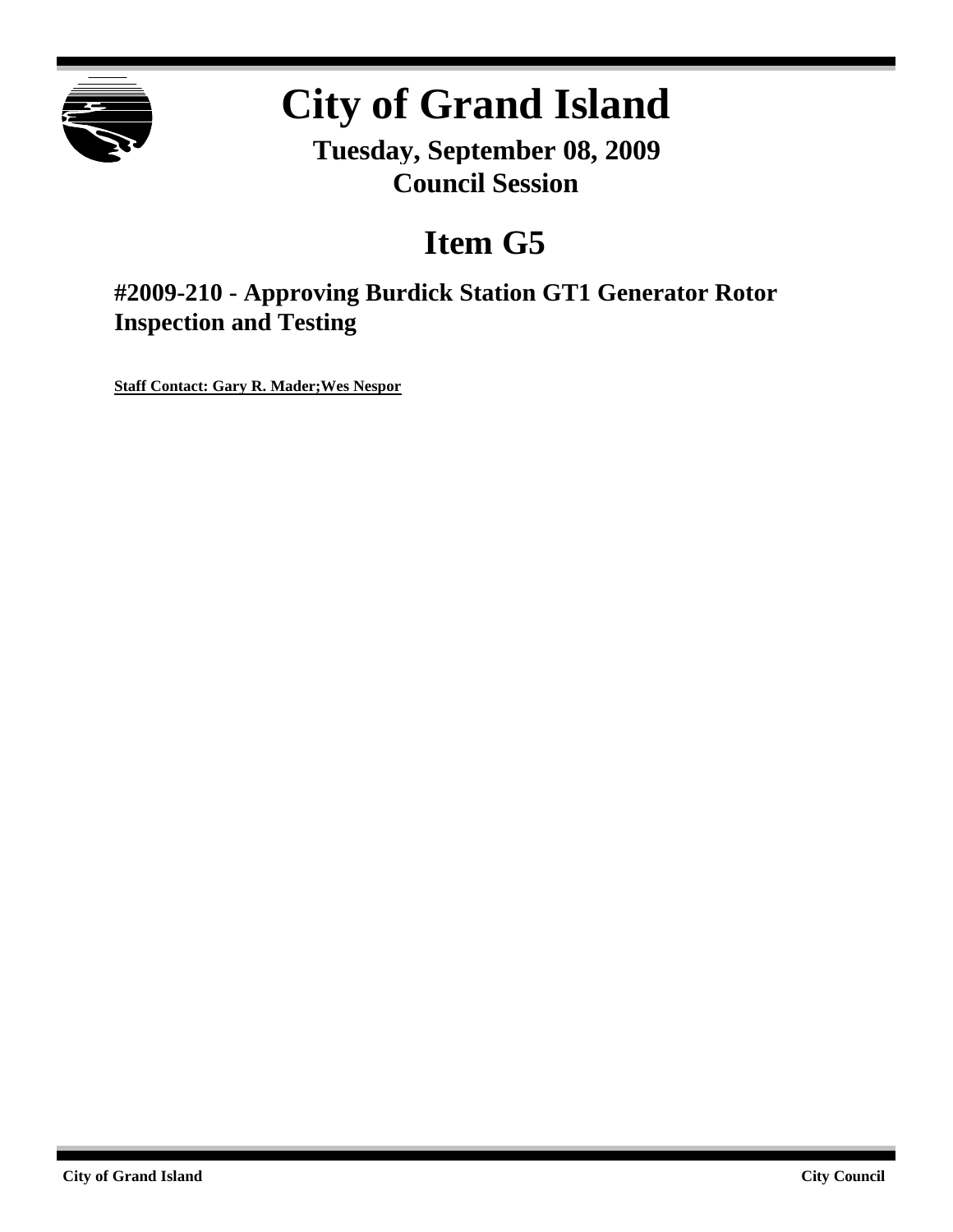## **Council Agenda Memo**

| <b>From:</b>         | Gary R. Mader, Utilities Director<br>Wesley Nespor, Asst. City Attorney/Purchasing |
|----------------------|------------------------------------------------------------------------------------|
| <b>Meeting:</b>      | September 8, 2009                                                                  |
| Subject:             | Burdick GT1 Generator Rotor Inspection and Testing                                 |
| Item $\#$ 's:        | $G-5$                                                                              |
| <b>Presenter(s):</b> | Gary R. Mader, Utilities Director                                                  |

### **Background**

The Burdick Station GT-1 is a combustion turbine-generator installed in 1967 and is the only City generating unit that can be started in the event of an electric system blackout. This unit has been experiencing high vibration levels during operation and is currently restricted to operation only in emergency situations. Preliminary testing indicates that the cause ofthe high vibration is associated with mechanical or electrical issues within the generator rotor. Specifications to inspect and test the rotor were drafted and issued for bids in accordance with City procurement procedures.

### **Discussion**

Bids for Burdick GT1 Generator Rotor Inspection and Testing were publicly opened on August 20, 2009. Specifications were sent to nine potentia l bidders and responses were received as listed below. The engineer's estimate for this project was \$80,000.00.

| <b>Bidder</b>                        | <b>Bid Price</b> |
|--------------------------------------|------------------|
| TurboCare Generator Services, Inc.   | \$75,627.38      |
| <b>GE</b> Energy                     | \$95,532.00      |
| Mechanical Dynamics & Analysis, Ltd. | \$99,500.00      |

The bids were reviewed by plant staff. TurboCare proposed some minor revisions regarding contract language and insurance to the commercial specifications. These revisions were reviewed by City legal staff and the final contract form was mutually accepted. TurboCare is otherwise compliant with the specifications and their bid is less than the engineer's estimate.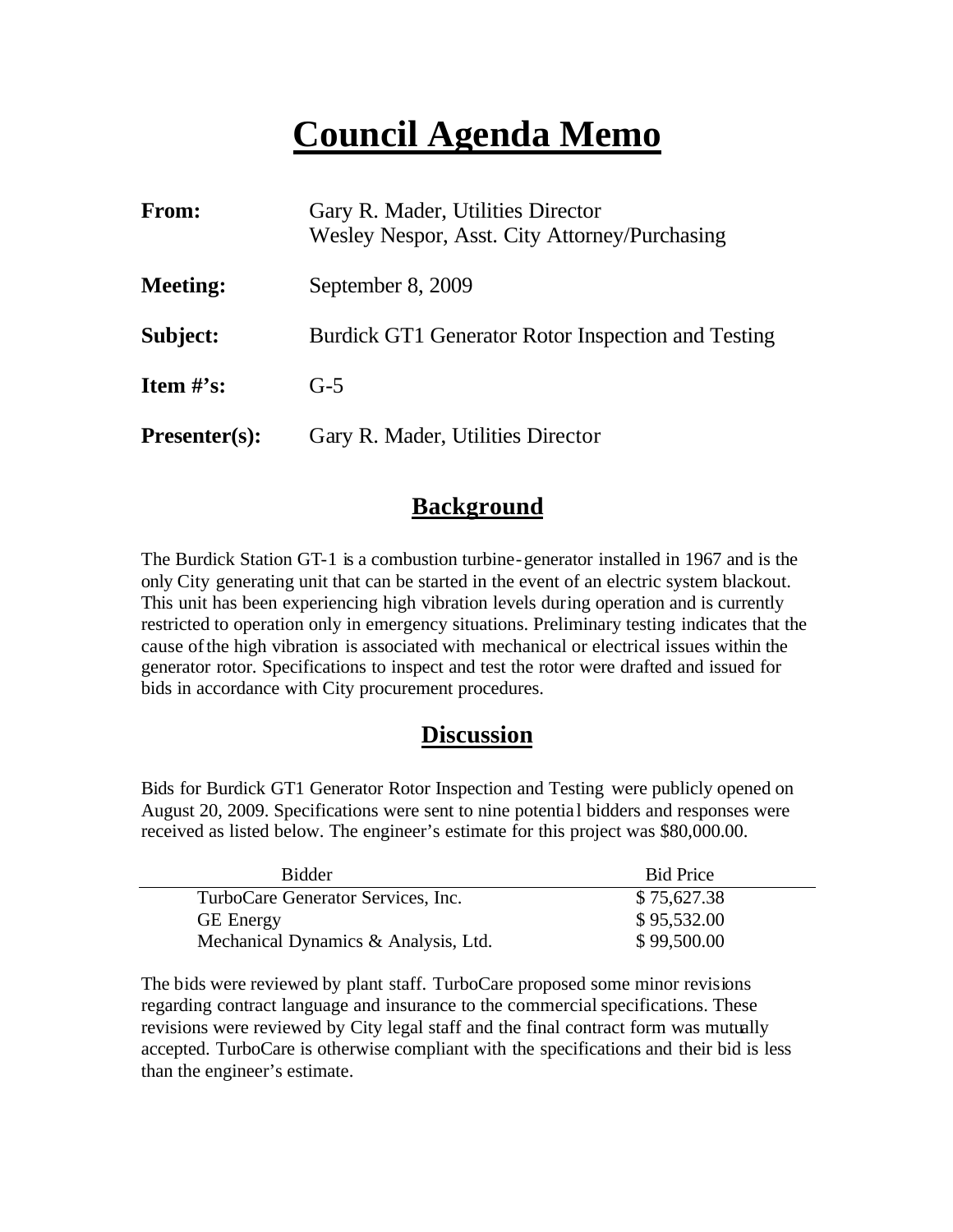## **Alternatives**

It appears that the Council has the following alternatives concerning the issue at hand. The Council may:

- 1. Move to approve
- 2. Refer the issue to a Committee<br>3. Postpone the issue to future date
- Postpone the issue to future date
- 4. Take no action on the issue

## **Recommendation**

City Administration recommends that the Council award the Contract for Burdick GT1 Generator Rotor Inspection and Testing to TurboCare Generator Services, Inc. of Farmington, New Mexico, as the low responsive bidder, in the amount of \$75,627.38.

#### **Sample Motion**

Move to approve award of the bid of \$75,627.38 from TurboCare Generator Services, Inc. for the Burdick GT1 Generator Rotor Inspection and Testing as submitted.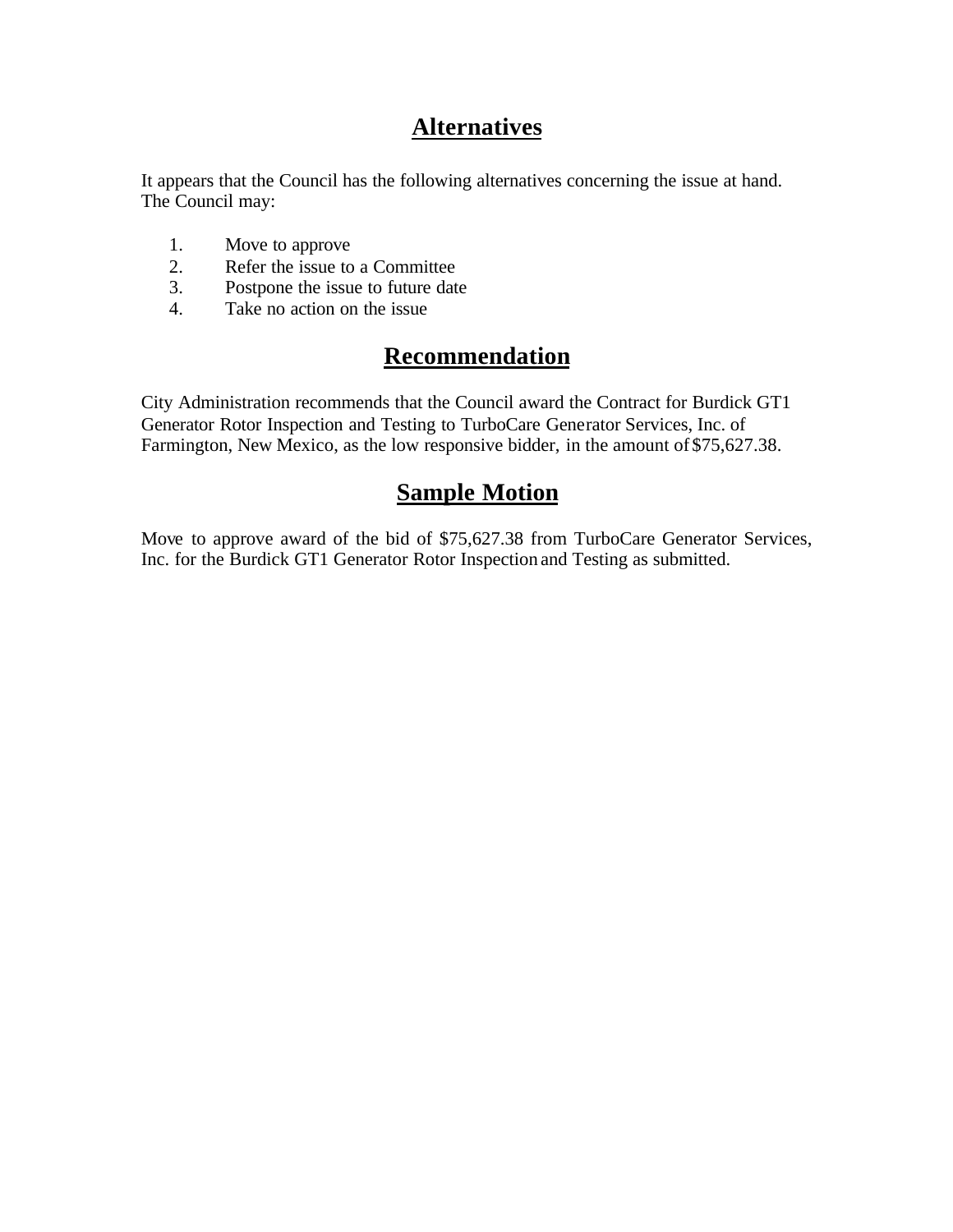#### *Purchasing Division of Legal Department* **INTEROFFICE MEMORANDUM**



Wes Nespor, Purchasing Agent

*Working Together for a Better Tomorrow, Today*

#### **BID OPENING**

| <b>BID OPENING DATE:</b>      | August 20, 2009 at 11:00 a.m.               |
|-------------------------------|---------------------------------------------|
| <b>FOR:</b>                   | GT 1 Generator Rotor Inspection and Testing |
| <b>DEPARTMENT:</b>            | <b>Utilities</b>                            |
| <b>ESTIMATE:</b>              | \$80,000.00                                 |
| <b>FUND/ACCOUNT:</b>          | 520                                         |
| <b>PUBLICATION DATE:</b>      | <b>July 28, 2009</b>                        |
| <b>NO. POTENTIAL BIDDERS:</b> | 9                                           |

#### **SUMMARY**

| <b>Bidder:</b>       | <b>TurboCare Generator Services, Inc.</b><br><b>Farmington, NM</b> | <b>GI</b> Energy<br>Omaha, NE     |
|----------------------|--------------------------------------------------------------------|-----------------------------------|
| <b>Bid Security:</b> | <b>Federal Insurance Company</b>                                   | <b>Fidelity &amp; Deposit Co.</b> |
| <b>Exceptions:</b>   | <b>Noted</b>                                                       | <b>None</b>                       |
| <b>Bid Price:</b>    |                                                                    |                                   |
| <b>Material:</b>     | \$19,848.00                                                        | \$7,600.00                        |
| Labor:               | 54,390.00                                                          | 87,400.00                         |
| <b>Sales Tax:</b>    | 1,389.38                                                           | 532.00                            |
| <b>Total:</b>        | \$75,627.38                                                        | \$95,532.00                       |
|                      |                                                                    |                                   |
| <b>Bidder:</b>       | Mechanical Dynamics & Analysis, Ltd.                               |                                   |
|                      | Latham, NY                                                         |                                   |
| <b>Bid Security:</b> | <b>RLI Insurance Company</b>                                       |                                   |
| <b>Exceptions:</b>   | <b>Noted</b>                                                       |                                   |
| <b>Bid Price:</b>    |                                                                    |                                   |
| <b>Material:</b>     | \$6,875.00                                                         |                                   |
| Labor:               | 92,143.00                                                          |                                   |
| <b>Sales Tax:</b>    | 482.00                                                             |                                   |

**Total: \$99,500.00**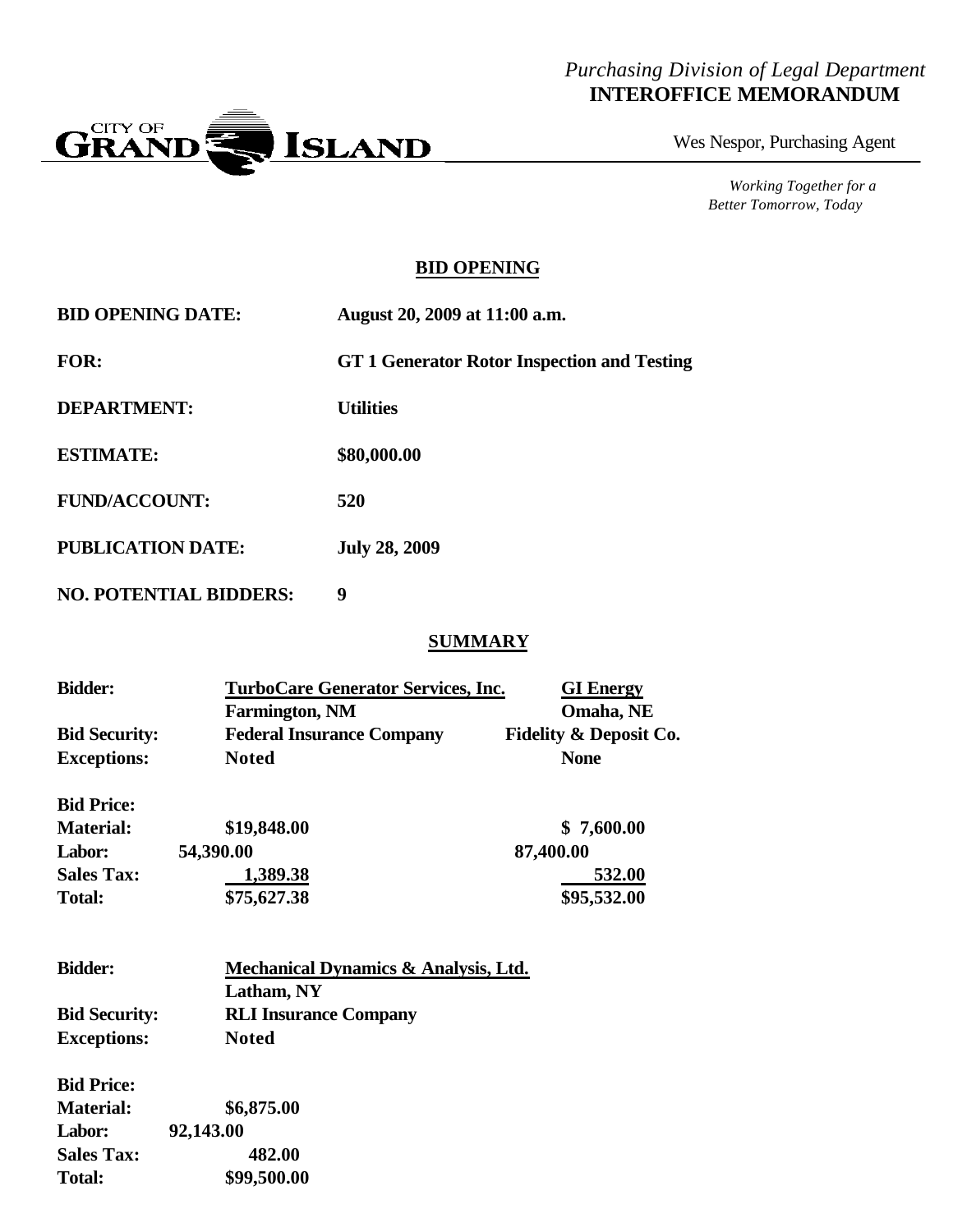cc: Gary Mader, Utilities Director Bob Smith, Assist. Utilities Director Dale Shotkoski, City Attorney Wes Nespor, Purchasing Agent

Pat Gericke, Utilities Admin. Assist. Larry Keown, Power Plant Supt. Karen Nagel, Utilities Secretary

**P1355**